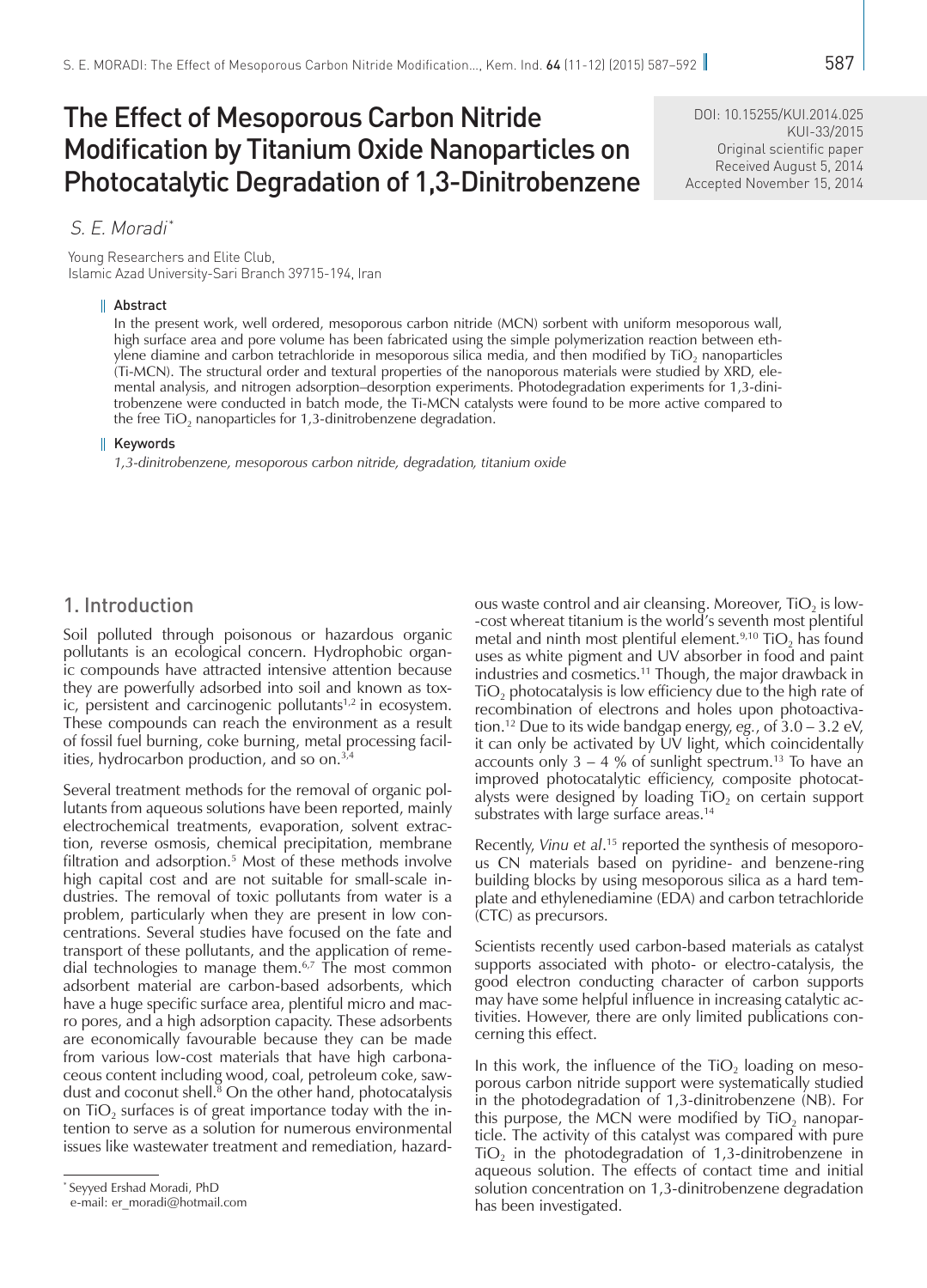### 2. Experimental

### 2.1. Materials

The reactants used in this study were tetraethyl orthosilicate (TEOS), cetyltrimethylammonium bromide (CTAB), sodium hydroxide (NaOH), sodium fluoride (NaF), sucrose, sulfuric acid  $(H_2SO_4)$ , EDA (ethylene diamine), CTC (carbon tetrachloride), acetic anhydride, Ti-isopropoxide and 1,3-dinitrobenzene. All the chemicals were analytical grade and purchased from Merck (Darmstadt, Germany).

#### 2.2. Experimental Procedure

### 2.2.1. Synthesis of mesoporous silica (MCM-48)

MCM-48 was prepared according to the synthesis procedure described by *Yaofeng Shao*. 16 In a representative synthesis, the MCM-48 molecular sieves were prepared as follows: 10 ml of TEOS was mixed with 50 ml of deionized water, and the mixture was vigorously stirred for 40 min at 308 K, then 0.9 g of NaOH was added into mixture, and at the same time 0.19 g of NaF was added into the mixture. After the NaF was added completely, the required content of sucrose, respectively, was added. After another 60 min of vigorous stirring, 10.61 g of CTAB was added to the mixture, and stirring continued for 60 min. The mixture was heated for 24 h at 393 K in an autoclave under static conditions, and the resulting product was filtered, washed with distilled water, and dried at 373 K. The as-synthesized samples were then calcined in air for 4 h at 823 K, increasing the temperature to 823 K at 1 °C min−1 of the heating rate.

### 2.2.2. Synthesis of mesoporous carbon nitride (MCN)

Mesoporous carbon nitride materials were prepared by using mesoporous silica MCM-48 as template. In a typical synthesis, 0.5 g of calcined MCM-48 was added to a mixture of EDA (1.35 g) and CTC (3 g). The resultant mixture was refluxed and stirred at 363 K for 6 h. Then, the obtained dark brown solid mixture was placed in a drying oven for 12 h, and ground into fine powder. The template-carbon nitride polymer composites were then heat-treated in a nitrogen flow of 50 ml per min at 873 K with a heating rate of 3.0 °C min<sup>-1</sup> and kept under these conditions for 5 h to carbonize the polymer. The mesoporous carbon nitride was recovered after dissolution of the silica framework in 5 % hydrofluoric acid, by filtration, washed several times with ethanol, and dried at 373 K.

### 2.2.3. TiO<sub>2</sub> loaded mesoporous carbon nitride photocatalyst

In order to incorporate the  $TiO<sub>2</sub>$ , 0.1 g mesoporous carbon nitride was mixed with 20 ml isopropanol, stirred for several minutes. Then 0.105 ml Ti-isopropoxide was added. The mixture was stirred overnight. Isopropanol was removed by centrifugation, and the material was further washed with acetone. The sample was air-dried at 80 °C overnight.

### 2.3. Characterization

The X-ray powder diffraction patterns were recorded on a Philips 1830 diffractometer using Cu  $K_{\alpha}$  radiation. The diffractograms were recorded in the 2*θ* range of 0.8 – 10 with a  $2\bar{\theta}$  step size of 0.01° and a step time of 1 s.

The adsorption-desorption isotherm of the as-synthesized sample was measured at 77 K on micromeritics model ASAP 2010 sorptometer to determine an average pore diameter. Pore-size distribution was calculated by the Barrett-Joyner-Halenda (BJH) method while Brunauer-Emmett-Teller (BET) measured surface area of the sample.

### 2.4. Photocatalytic activity measurements

The photodegradation of 1,3-dinitrobenzene was done in order to calculate the photocatalytic activity of Ti-MCN photocatalyst. About 10 mg of catalyst was mixed with 50 ml of 1,3-dinitrobenzene aqueous solution (100 ppm) under magnetic stirring in dark for 30 minutes to reach the adsorption equilibrium of the 1,3-dinitrobenzene on the catalyst prior to irradiation. The photocatalytic activity of Ti-MCN was evaluated in the degradation of 1,3-dinitrobenzene aqueous solution under UV irradiation. The UV light source was a 125 W Hg lamp ( $\lambda = 365$  nm). The average light intensity was 60 mW cm−2. The distance between the light and the reaction tube was fixed at 12 cm. The lamp was cooled with flowing water in a quartz cylindrical jacket around the lamp, and ambient temperature was maintained during the photocatalytic reaction because of good ventilation. An air diffuser was placed at the bottom of the reactor to uniformly disperse air into the solution and stirred with air at a flow rate of 0.2 m<sup>3</sup> h<sup>-1</sup>. After irradiation and separation of the catalyst by centrifugation, the concentration of 1,3-dinitrobenzene was determined with a Perkin-Elmer Lambda 35 UV-Vis spectrophotometer. The 1,3-dinitrobenzene has an absorption maximum at 254 nm. The concentration of 1,3-dinitrobenzene at diverse irradiation times was gained by converting absorbance of the solution to 1,3-dinitrobenzene concentration (Beer–Lambert's law,  $A = \varepsilon b c$ , where A is absorbance, *ε* molar absorption coefficient, *b* pathlength, and *c* concentration). A standard calibration curve (not shown here) was built by adjusting a different concentration of 1,3-dinitrobenzene solution and the absorption at 254 nm. This calibration curve refers to the situation of the absence of by-products co-adsorption. A blank test was done in the solution without catalyst, where the concentration of the 1,3-dinitrobenzene indicates constancy.

#### 2.5. Photodegradation Kinetics

Photocatalytic degradation of 1,3-dinitrobenzene yields carbon dioxide, nitrate and water. The zeros order kinetics is as shown in Eq. (1)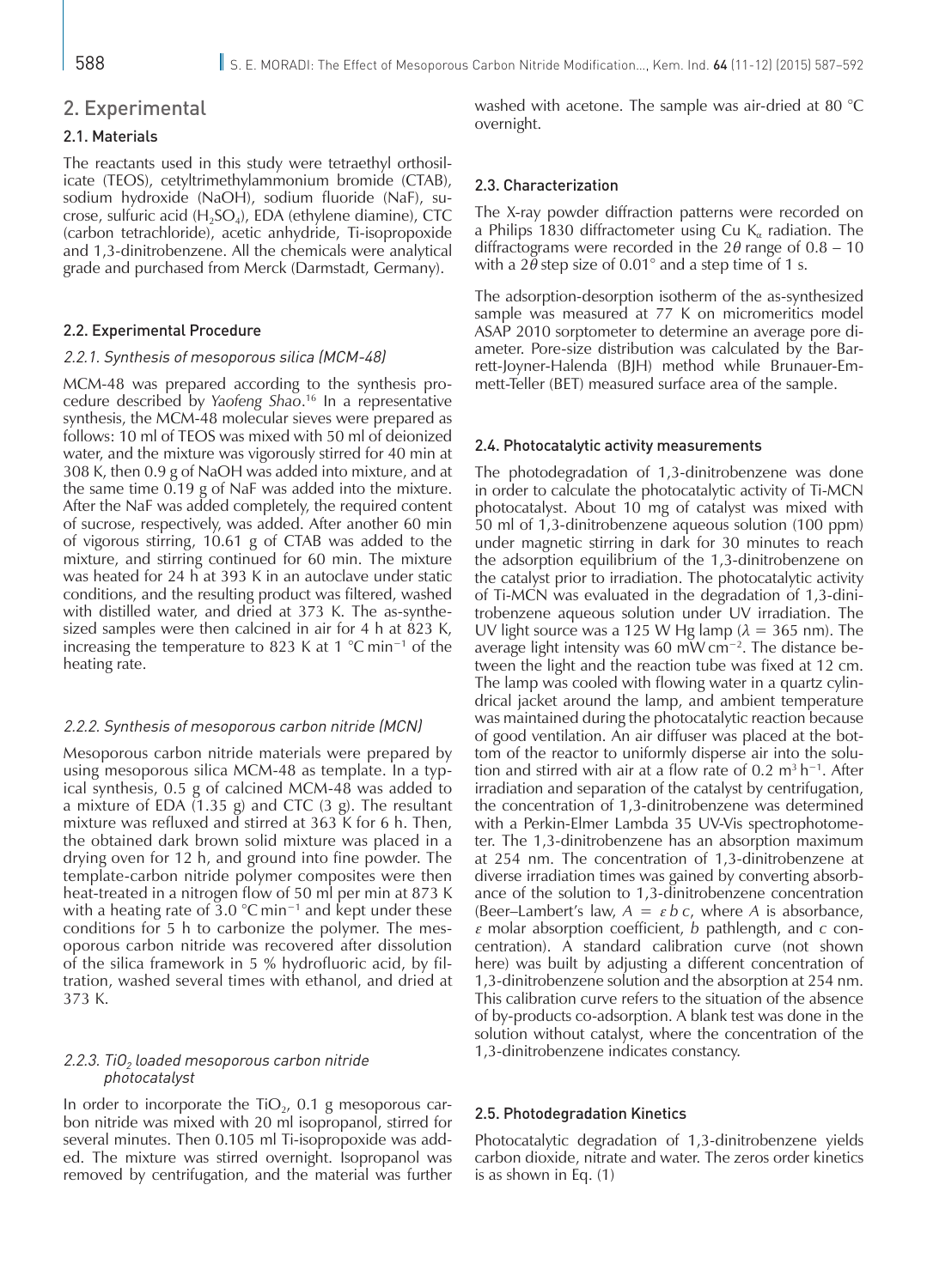The first order kinetics, is as shown in Eq. (2)

$$
\ln \frac{\left[\text{NB}\right]_t}{\left[\text{NB}\right]_i} = -k_1 t \tag{2}
$$

where [NB]<sub>i</sub> indicate initial 1,3-dinitrobenzene concentration and  $[NB]_t$  concentration at time  $t$ . If the reaction follows second order kinetics, it gives Eq. (3) which can also be rewritten in a non-linear form as shown in Eq. (4).

$$
\frac{1}{[NB]_{t}} - \frac{1}{[NB]_{i}} = k_{2} t
$$
 (3)

$$
[NB]_t = \frac{[NB]}{[NB]k_2t + 1}
$$
 (4)

### 3. Result and discussion

#### 3.1. Characterization

### 3.1.1. Adsorption–desorption analysis

Besides powder XRD, nitrogen physisorption is the method of choice to gain knowledge about mesoporous materials. This method gives information on the specific surface area and the pore diameter. Calculating pore diameters of mesoporous materials using the BJH method is common.17 Former studies show that the application of the BJH theory gives appropriate qualitative results, which allow a direct comparison of relative changes between different mesoporous materials.18–21



*Fig. 1* – Adsorption-desorption isotherms of nitrogen at 77 K on MCN and Ti-MCN. The insert shows the BJH pore size distribution calculated from the desorption branch of the isotherm.

*Slika 1* – Apsorpcijsko-desorpcijske izoterme dušika pri 77 K za MCN i Ti-MCN. Umetnuti graf pokazuje distribuciju veličine pora prema modelu BJH izračunatu iz desorpcijske grane izoterme.

Fig. 1 shows nitrogen adsorption and desorption isotherms measured at 77 K by using a Micromeritics ASAP 2010 automatic analyser. BET surface areas and the pore size determined by BJH method for the synthesized mesoporous sorbents (MCN and Ti-MCN) were determined by the adsorption branches of the isotherms. All mesoporous materials yield a type IV isotherm. The isotherm of MCN is reversible and in good agreement with that previously reported. Table 1 summarizes the important physical properties of mesoporous sorbents. The surface areas of MCN and Ti-MCN samples were 1321 and 1280 m<sup>2</sup> g<sup>-1</sup>, and their average pore size were 3.5 and 3.2 nm, respectively. This result mainly depends on the pore size and shape for all nanostructured carbon materials.

*Table 1* – Textural parameters of the MCN and Ti-MCN employed in this study

| Adsorbent  | pore<br>diameter/nm<br>promjer<br>pora/nm | surface<br>area/m <sup>2</sup> g <sup>-1</sup><br>ploština/m <sup>2</sup> g <sup>-1</sup> | pore<br>volume/cm <sup>3</sup> $g^{-1}$<br>obujam<br>pora/ $\text{cm}^3 \text{ g}^{-1}$ |
|------------|-------------------------------------------|-------------------------------------------------------------------------------------------|-----------------------------------------------------------------------------------------|
| <b>MCN</b> | 3.5                                       | 1321                                                                                      | 0.69                                                                                    |
| Ti-MCN     | 3.2                                       | 1280                                                                                      | 0.72                                                                                    |

*Tablica 1* – Karakteristični strukturni parametri MCN-a i Ti-MCN-a primijenjeni u ovoj studiji

#### 3.1.2. XRD analysis

The XRD patterns of Ti-MCN and MCN showed (Fig. 2) three diffraction peaks that can be indexed to (110), (210), and (220) in the  $2\theta$  range from 0.8° to 10°, representing well-ordered cubic  $I4<sub>1</sub>32$  structure.



*Fig. 2* – XRD pattern of MCN and Ti-MCN *Slika 2* – Rendgenski difraktogrami MCN-a i Ti-MCN-a

The observation data from the original samples of all nanostructured carbons are in good agreement with that previously reported.15 The wide-angle XRD patterns of titanium oxide modified mesoporous photocatalyst (Ti-MCN)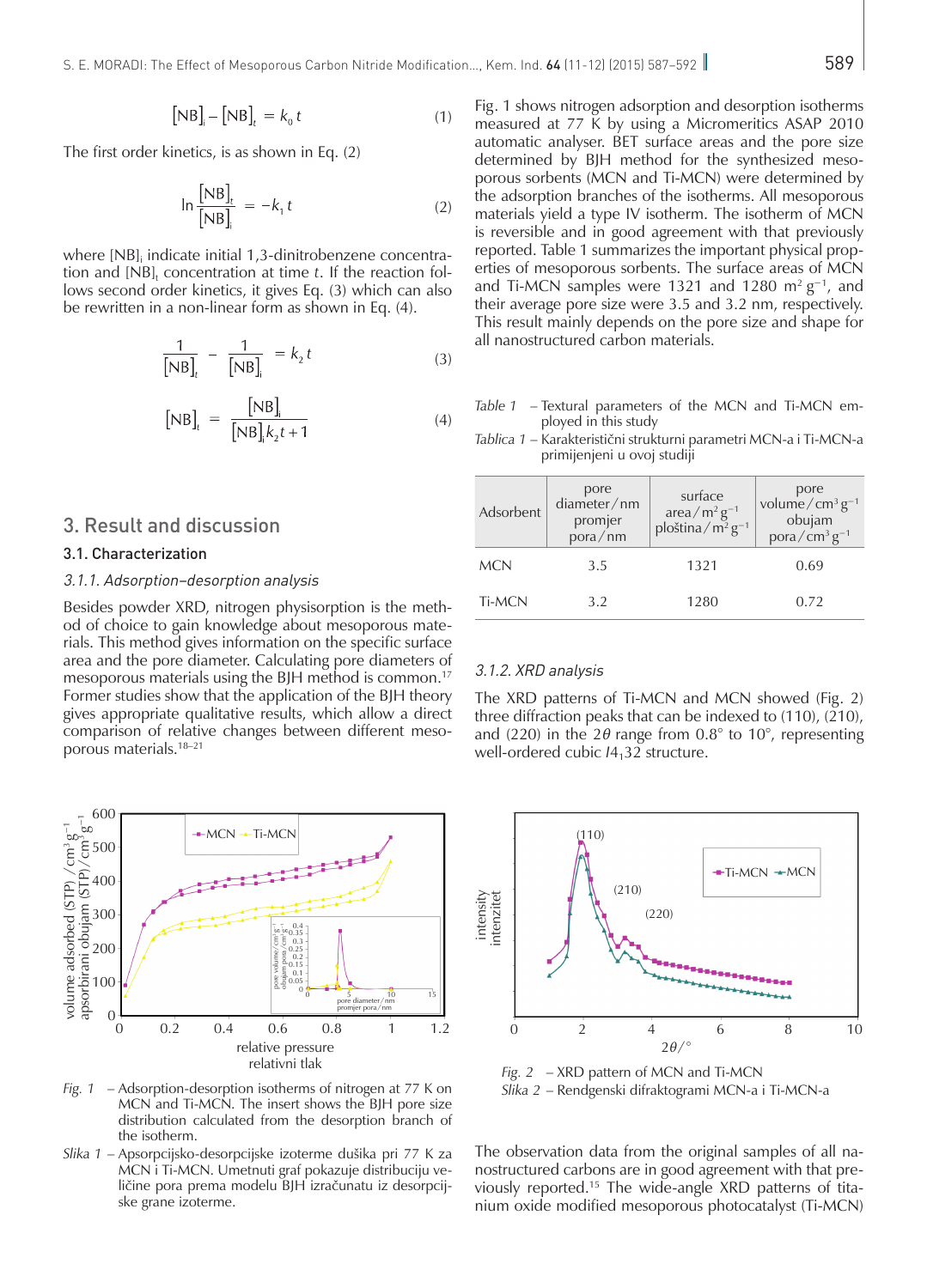in Fig. 3 as revealed by the peaks at 25.3°, 37.7°, 48.0°, 53.9°, 55.1°, 62.7°, 68.6°, 70.4° and 75.0°(JCPDS 00-004- 0477) 2*θ*, are characteristic of the existence of crystalline  $TiO<sub>2</sub>$  anatase phase, but the XRD pattern of mesoporous carbon nitride photocatalyst shows no diffraction peak.



*Fig. 3* – Wide angle XRD patterns of Ti-MCN *Slika 3* – Širokokutni rendgenski difraktogrami Ti-MCN-a

### 3.2. Photocatalytic activity of Ti-MCN

Fig. 4 shows the photocatalytic degradation curves of NB over  $TiO<sub>2</sub>$ , MCN and Ti-MCN photocatalysts under UV light irradiation. Experimental outcomes have shown that the photodegradation activity of Ti-MCN catalyst was clearly enhanced in contrast with the  $TiO<sub>2</sub>$  and MCN. The  $TiO<sub>2</sub>$  supported mesoporous carbon nitride catalysts were more active than  $TiO<sub>2</sub>$  (Fig. 4), probably due to the better porosity and structure.



*Fig. 4* – Photocatalytic activities of TiO<sub>2</sub>, MCN and Ti-MCN photocatalysts. Catalyst dosage 0.2 g l<sup>−1</sup>, NB mass fraction 100 ppm, reaction time 3 h,  $pH = 6.5$ , temperature 298 K.

Slika 4 – Fotokatalitička aktivnost fotokatalizatora TiO<sub>2</sub>, MCN i Ti-MCN. Koncentracija katalizatora 0,2 g l<sup>−1</sup>, maseni udjel NB-a 100 ppm, vrijeme reakcije 3 h, pH =  $6,5$ , temperatura 298 K.

These outcomes propose that the loading of the titanium oxide particles on the surface of the support and the better accessibility of the reactants might be more favourable for the photocatalytic reaction. The mesoporous carbon nitride had a larger specific surface area than  $TiO<sub>2</sub>$ , and  $TiO<sub>2</sub>$  modified mesoporous carbon nitride due to better porosity and more ordered structure but had low catalytic activity.

The higher photocatalytic activity of mesoporous carbon nitride and titanium oxide modified sample here observed may be attributed to several factors. 1) The increasing adsorption capacity of the photocatalyst; NB molecules would transfer from the solution to the catalysts' surface and be adsorbed with offset face-to-face orientation via p–p conjugation between NB and aromatic regions of the carbonaceous photocatalyst. Therefore, the adsorption of 1,3-dinitrobenzene is increased compared to  $TiO<sub>2</sub>$ . 2) Extending light absorption; the chemical bonds of Ti−O−C and good transparency of photocatalyst made a red shift in the photo responding range, and facilitated a more efficient use of light for the photocatalysis. 3) Overpowering charge recombination; the carbon nitride surface can act as an acceptor of the photo-generated electrons for titanium dioxide particles and confirm a fast charge moving in view of its great conductivity, and therefore, an effective charge separation can be attained.<sup>22,23</sup> The better charge transportation would provide more photo-induced carriers for the associated photocatalytic reactions, due to a higher photocatalytic activity.

To find the order of the reaction of photochemical degradation of NB by Ti-MCN photocatalyst, pseudo-first-order and pseudo-second-order models were used. For first order reaction, the semi-log of residual NB (ln  $[NB]_{t}/[NB]_{i}$ ) *versus* reaction time (*t*) was plotted. Similarly, the  $1/[NB]$ , *versus t* was plotted for second-order reaction. A comparison of two kinetic models indicates that the first-order kinetics fits better with the data  $(R^2 = 0.998)$  than the second-order kinetics ( $R^2 = 0.965$ ). The corresponding rate coefficient (*k*) for the first-order reaction was found to be 4.64 ∙ 10−2 min−1.

The effect of photocatalyst dosage on the photodegradation of NB was examined in UV irradiation by different dosage of Ti-MCN varying from 0.02  $g|^{-1}$  to 0.2  $g|^{-1}$  at a fixed 1,3-dinitrobenzene concentration of 100 ppm. The photodegradation rate for photocatalyst is presented in Fig. 5, which shows that initial slopes of the curves rise greatly by increasing catalyst amount, and after that the amount of degradation remained almost constant.

Hence, the maximum photodegradation is shown with 0.15 g l<sup>−1</sup> dose of Ti-MCN. Similar research was carried out by *Muruganandham et al.*24 The NB degradation improved meaningfully by increasing the dosage of photocatalyst. The increase in the amount of catalyst increases the number of active sites of  $TiO<sub>2</sub>$  that in turn increases the number of OH<sup> $\cdot$ </sup> and O<sub>2</sub><sup>-</sup> radicals. The photocatalytic destruction of other organic pollutants has also shown a similar type of dependence on photocatalyst dosage.25,26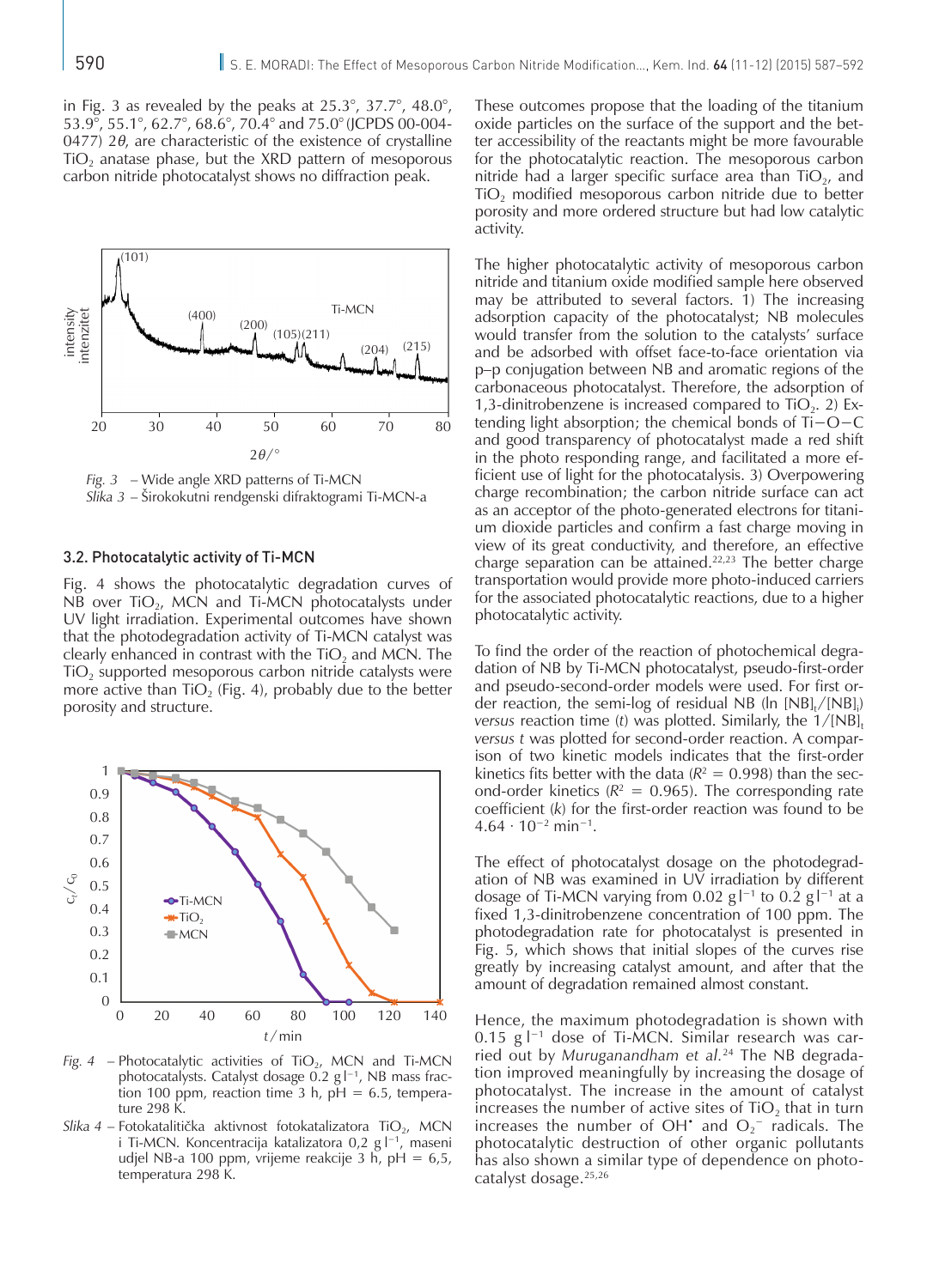

- *Fig.* 5 Influence of Ti-MCN amount on the degradation NB. Mass fraction of NB 100 ppm, reaction time 3  $pH = 6.5$ , temperature 298 K.
- *Slika 5* Utjecaj količine Ti-MCN-a na razgradnju NB-a. Maseni udjel NB-a 100 ppm, vrijeme reakcije 3 h, pH =  $6$ , temperatura 298 K.

### 4. Conclusions

In summary, a highly ordered three-dimensional mesoporous carbon nitride material (MCN) with high surface area and pore volume has been prepared using MCM-48, as a template through a simple polymerization reaction between ethylenediamine and carbon tetrachloride, after that modified with  $TiO<sub>2</sub>$ . The structural order and textural properties of the modified and unmodified mesoporous photocatalysts was studied by XRD and nitrogen adsorption analyses. The photocatalytic activity of the Ti-MCN composite was examined by the degradation of NB in aqueous solutions under UV light irradiation. The photocatalytic degradation of NB fits the pseudo-first-order kinetic model. The TiO<sub>2</sub> modified mesoporous carbons prepared in this work are suitable for the NB dye photocatalysts.

### ACKNOWLEDGEMENTS

The authors thank The Research Council at the Azad University for financial support.

### List of abbreviations and symbols Popis kratica i simbola

| <b>BET</b>  | - Brunauer-Emmett-Teller                                           |
|-------------|--------------------------------------------------------------------|
| BIH         | – Barrett-Joyner-Halenda                                           |
| <b>CTAB</b> | - cetyltrimethylammonium bromide<br>- cetiltrimetilamonijev bromid |
| <b>CTC</b>  | - carbon tetrachloride<br>– ugljikov tetraklorid                   |
| EDA         | - ethylenediamine<br>- etilendiamin                                |
|             | $MCM-48$ – mesoporous silica                                       |

– mezoporozni silicijev dioksid

|                | <b>MCN</b>    | - mesoporous carbon nitride<br>- mezoporozni ugljikov nitrid                                                                                                        |
|----------------|---------------|---------------------------------------------------------------------------------------------------------------------------------------------------------------------|
|                | NB            | - 1,3-dinitrobenzene<br>– 1,3-dinitrobenzen                                                                                                                         |
|                | <b>STP</b>    | - standard temperature and pressure<br>- standardni tlak i temperatura                                                                                              |
|                | <b>TEOS</b>   | - tetraethyl orthosilicate<br>- tetraetil-ortosilikat                                                                                                               |
|                | <b>Ti-MCN</b> | $-$ MCN modified by TiO <sub>2</sub> nanoparticles<br>- MCN modificiran nanočesticama $TiO2$                                                                        |
|                | <b>XRD</b>    | - X-ray diffraction<br>- rendgenska difrakcija                                                                                                                      |
| .2             | A             | – absorbance<br>– apsorbancija                                                                                                                                      |
|                | b             | – pathlength, cm<br>- duljina puta, cm                                                                                                                              |
| of<br>h,       | С             | $-$ amount concentration, moldm <sup>-3</sup><br>$-$ množinska koncentracija, moldm <sup>-3</sup>                                                                   |
| ni<br>5,       | k             | $-$ rate coefficient, min <sup>-1</sup><br>$-$ koeficijent brzine, min <sup>-1</sup>                                                                                |
|                | t             | – time, min<br>– vrijeme, min                                                                                                                                       |
|                | ε             | - molar absorption coefficient, $dm^3$ mol <sup>-1</sup> cm <sup>-1</sup><br>- molarni apsorpcijski koeficijent, dm <sup>3</sup> mol <sup>-1</sup> cm <sup>-1</sup> |
|                | θ             | $-$ diffraction angle, $^{\circ}$<br>– difrakcijski kut, °                                                                                                          |
| $\overline{C}$ | λ             | – wavelength, nm                                                                                                                                                    |

– valna duljina, nm

#### References Literatura

- 1. *I. K. Huh, D. I. Song, Y. W. Jeon*, Sorption of phenol and alkylphenols from aqueous solution onto organically modified montmorillonite and applications of dual-mode sorption model, Sep. Sci. Technol. **35** (2) (2000) 243–259, doi: [http://dx.doi.org/10.1081/SS-100100154.](http://dx.doi.org/10.1081/SS-100100154)
- 2. *A. M. Mastral, T. García, R. Murillo, M. S. Callén, M. V. Navarro, J. Galbán*, Assessment of phenanthrene removal from hot gas by porous carbons, Energy Fuels **15** (1) (2001) 1–7, doi: <http://dx.doi.org/10.1021/ef000116g>.
- 3. *N. Irha, E. Teinemaa*, Behavior of three- to four-ring PAHs in the presence of oil shale ash and aluminosilicate matter, Polycyclic Aromat. Compd. **22** (3-4) (2002) 663–671, doi: <http://dx.doi.org/10.1080/10406630213579>.
- 4. *M. Ghiaci, A. Abbaspur, R. Kia, F. Seyedeyn-Azad*, Equilibrium isotherm studies for the sorption of benzene, toluene, and phenol onto organo-zeolites and as-synthesized MCM-41, Sep. Purif. Technol. **40** (3) (2004) 217–229, doi: [http://dx.](http://dx.doi.org/10.1016/j.seppur.2004.03.001) [doi.org/10.1016/j.seppur.2004.03.001.](http://dx.doi.org/10.1016/j.seppur.2004.03.001)
- 5. *W. T. Tsai, C. W. Lai, T. Y. Su*, Adsorption of bisphenol-A from aqueous solution onto minerals and carbon adsorbents, J. Hazard. Mater. **134** (1–3) (2006) 169–175, doi: [http://dx.](http://dx.doi.org/10.1016/j.jhazmat.2005.10.055) [doi.org/10.1016/j.jhazmat.2005.10.055.](http://dx.doi.org/10.1016/j.jhazmat.2005.10.055)
- 6. *A. S. Özcan, A. Özcan*, Adsorption of acid dyes from aqueous solutions onto acid-activated bentonite, J. Colloid Interf. Sci. **276** (1) (2004) 39–46, doi: [http://dx.doi.org/10.1016/j.](http://dx.doi.org/10.1016/j.jcis.2004.03.043) [jcis.2004.03.043](http://dx.doi.org/10.1016/j.jcis.2004.03.043).
- 7. *M. Khalid, G. Joly, A. Renaud, P. Magnoux*, Removal of phenol from water by adsorption using zeolites bain, Ind. Eng. Chem. Res. **43** (17) (2004) 5275–5280, doi: [http://dx.doi.](http://dx.doi.org/10.1021/ie0400447) [org/10.1021/ie0400447.](http://dx.doi.org/10.1021/ie0400447)